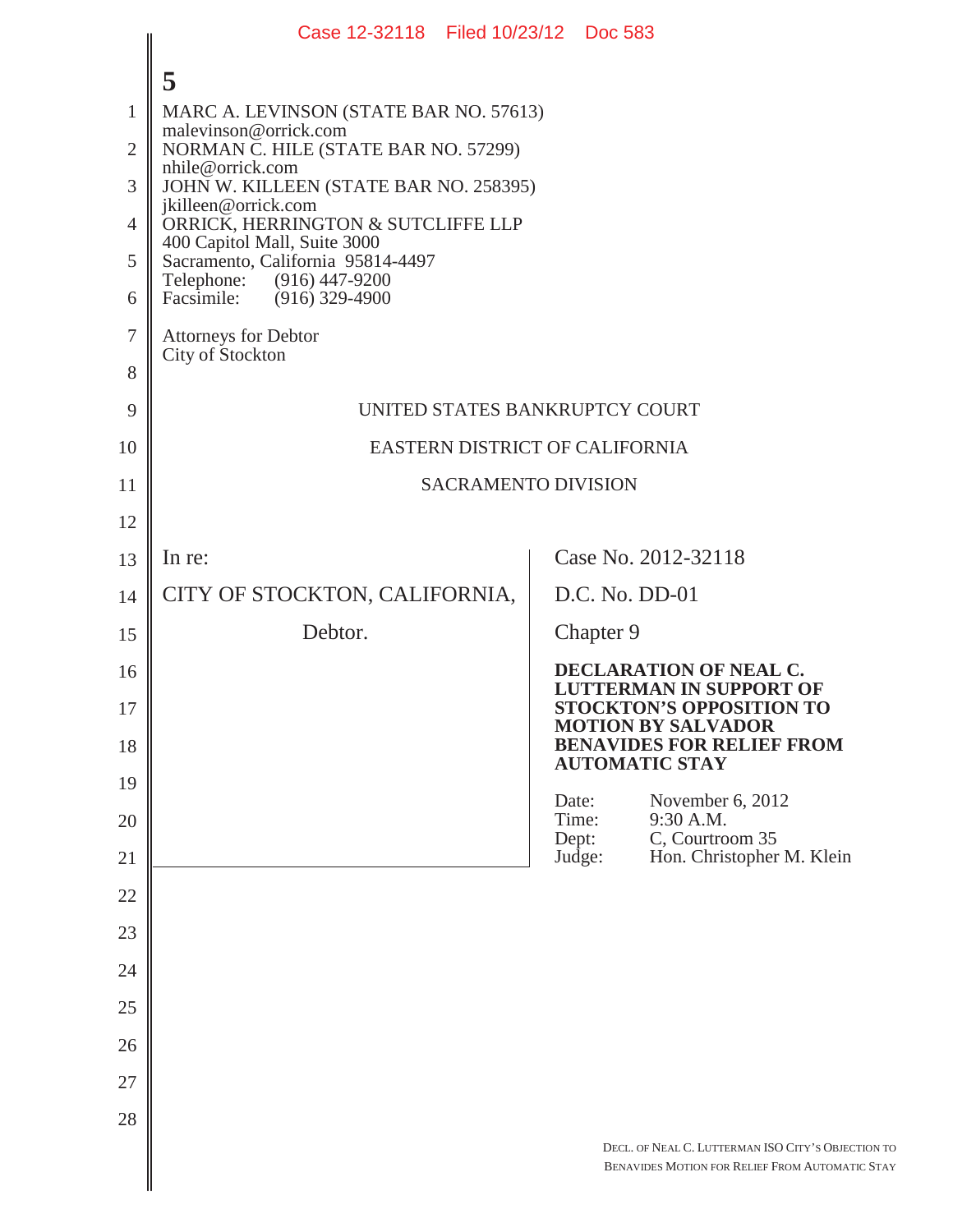## Case 12-32118 Filed 10/23/12 Doc 583

I, Neal C. Lutterman, declare:

2 3 4 5 6 7 1. I am a Deputy City Attorney for the City of Stockton (the "City"). I make this declaration in support of the City's Objection to the Motion by Salvador Benavides, by and through his Guardian ad Litem Patricia Soltero-Morfin, for Relief from the Automatic Stay to Allow Continuation of Pre-Petition Litigation. Except as to those matters set forth on information and belief, I have personal knowledge of the facts set forth herein and if called as a witness herein I could testify competently to such facts.

8

1

9 10 11 2. I attended college at the University of California, Irvine, where I obtained a Bachelor of Arts Degree in Social Ecology and Political Science in 1991. I obtained my Juris Doctorate in 1994 from the University of the Pacific, McGeorge School of Law. I have been an attorney for eighteen years and a Stockton Deputy City Attorney since September 2011.

12 13 14 15 16 3. The City Attorney's Office (the "Office") is currently staffed by one City Attorney, one Assistant City Attorney, and four Deputy City Attorneys. The Office provides legal advice to the City Council, and to City officials, boards, commissions, and departments regarding a variety of legal and regulatory matters. It also provides a variety of transactional services for the City Council and other officials and handles the majority of the City's litigation.

17 18 19 20 21 22 23 24 25 26 27 28 4. Of these six attorneys, only four have significant litigation experience, and of those four, only three—Deputy City Attorneys Lori Asuncion, Marci Arredondo, and I—are currently responsible for handling litigation matters. In addition to her litigation responsibilities, Ms. Asuncion is tasked with representing the Economic Development and Community Service Departments in an advisory role. I estimate that this role consumes considerably more than half of her time. Ms. Arredondo currently advises our Human Resources Department and is responsible for prosecuting violations of the City's municipal code, and litigating employee and union grievances. Roughly 80 to 90 percent of her time is currently spent on non-litigation matters. I currently spend approximately 30 percent of my time advising the Fire Department, Administrative Services Department, Neighborhood Services Code Enforcement and the Office of the City Clerk, and most of the remainder of my time on chapter 9 matters and other special projects. I presently spend very little time on litigation matters. The remaining three attorneys in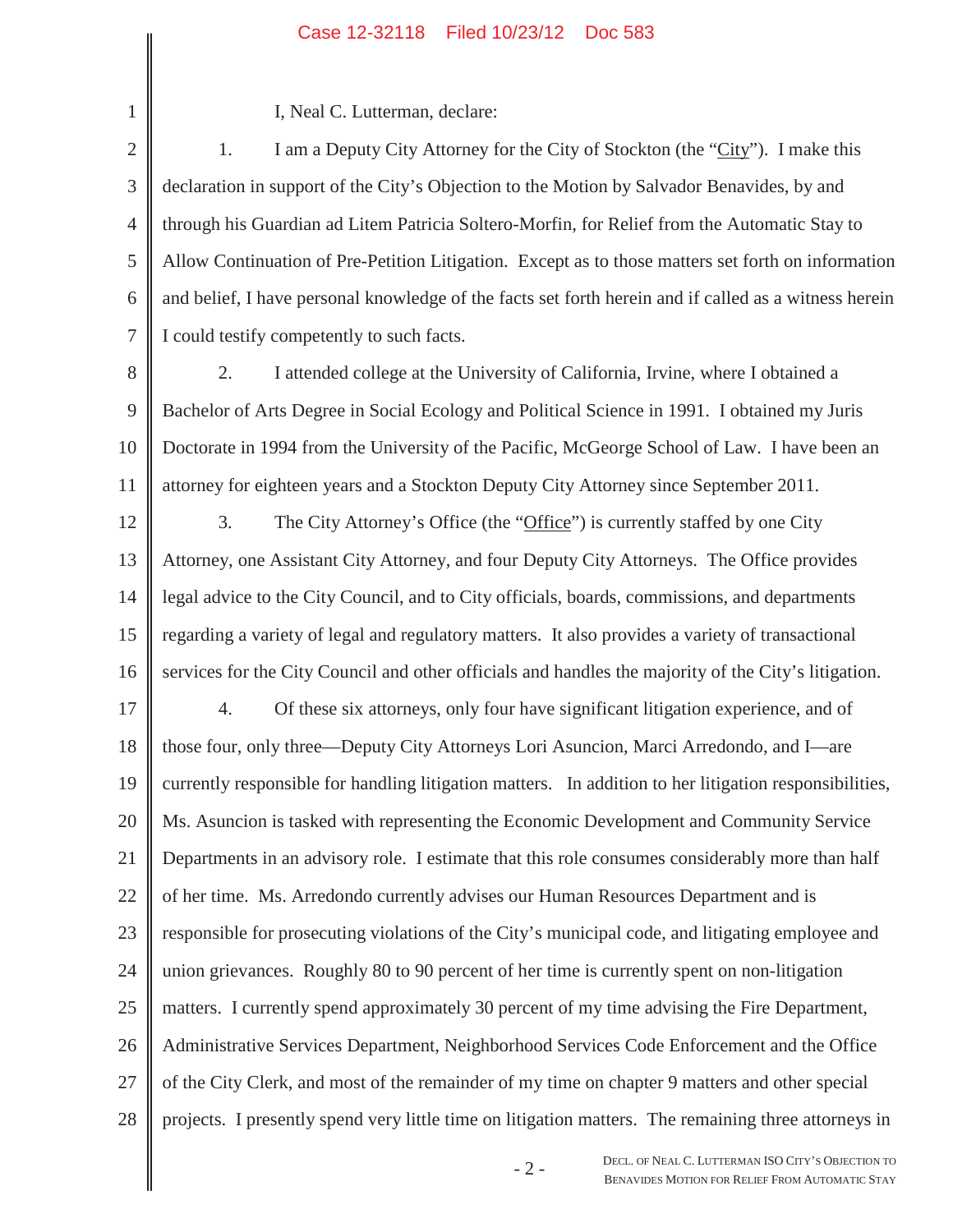## Case 12-32118 Filed 10/23/12 Doc 583

the Office have a full workload of non-litigation responsibilities.

1

2 3 4 5 5. The Office is very understaffed. In 2007, the Office employed nine full-time attorneys; now it employs only five full-time attorneys and one part-time attorney. The City has also had to reduce the number of support staff. In 2007, the Office employed seven clerical staff; it currently employs only two.

6 7 8 9 10 6. The City currently has approximately 50 active tort cases pending in which the City is named directly as a defendant, or is otherwise obligated to defend and indemnify a City employee pursuant to California Government Code Sections 995 and 995.2. Of these pending cases, approximately 42 are personal injury and four are wrongful death cases. These cases have been pending since at least June 28, 2012 and all are subject to the automatic stay.

11 12 13 14 15 16 7. Although the defense of the City's tort cases is generally handled by the City's staff attorneys, approximately ten of these cases have been assigned out to private attorneys who act as primary counsel, and who are referred to as "outside counsel." It has been necessary to retain a number of outside counsel to deal with these cases because there are insufficient in-house counsel, and insufficient resources allocated to the Office to properly handle the City's entire litigation caseload.

17 18 19 20 21 22 23 24 25 26 27 8. I was hired last year in large part to try to reduce costs by keeping more litigation in house. I have 18 years of litigation experience and my primary responsibility was supposed to be supervising the City's litigators. But the City's financial difficulties and the resulting chapter 9 petition necessitated a change of focus. The Office already has more non-litigation work than it can comfortably manage. Due to this heavy workload and the Office's considerable staff and resource shortages, the City will experience a severe hardship should the cases subject to the automatic stay be permitted to proceed at this time. Should this occur, the only options that I foresee are retaining outside counsel to handle a large number of the City's cases or shifting staff resources to litigation to the neglect of providing critical legal advice to the City and its departments during the pendency of its chapter 9 case and related reorganization efforts. 9. In those cases that are assigned to outside counsel, the staff attorneys still maintain

28 responsibility for administering the active cases, which includes (1) ensuring the proper and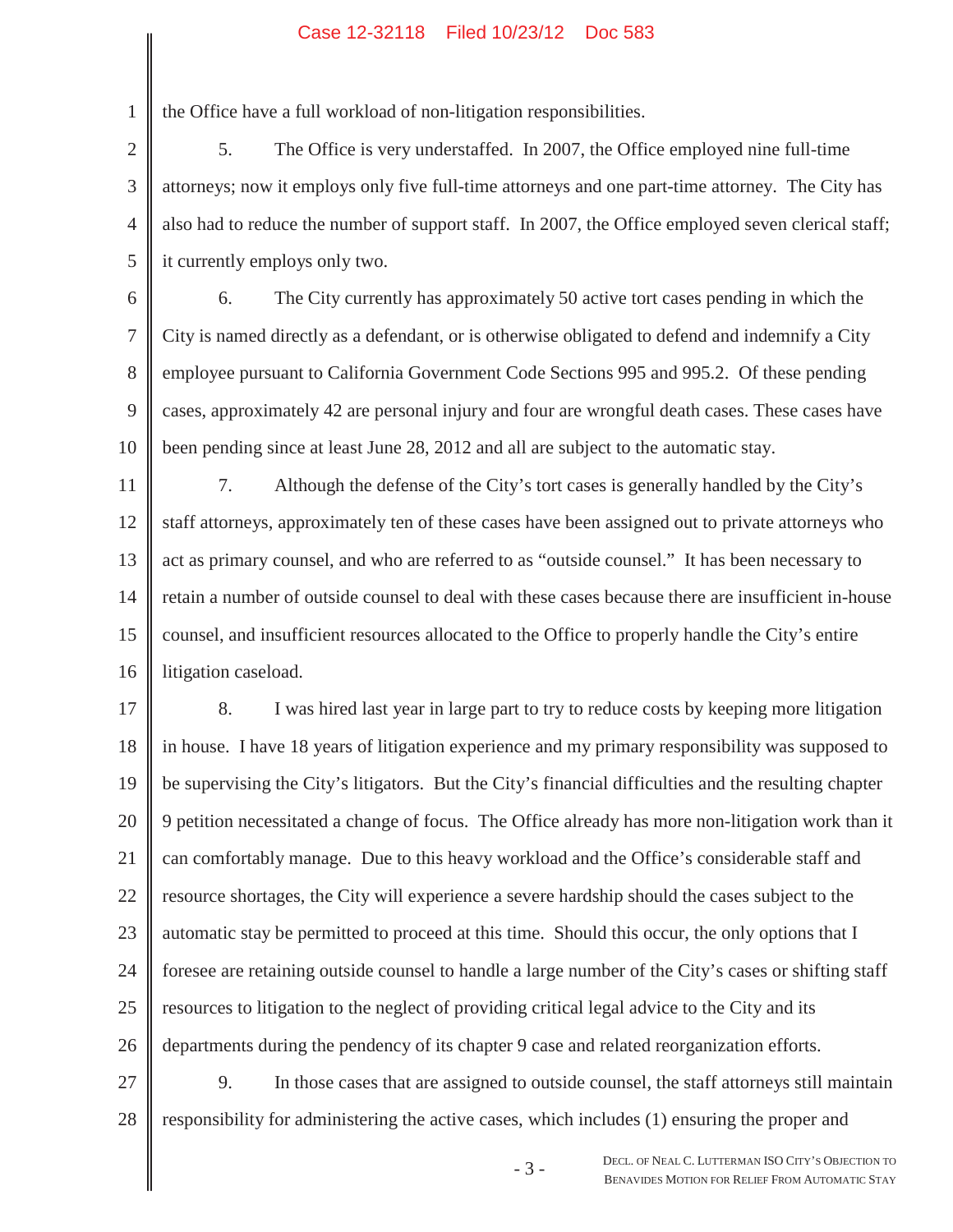## Case 12-32118 Filed 10/23/12 Doc 583

periodic reporting of the status of the City's ongoing cases to CJPRMA (the City's risk

1

2 management pool); (2) providing direction to outside counsel regarding major decisions,

3 4 including whether to settle a particular case; and (3) being present at key depositions, mediations, or arbitrations to properly weigh the case.

5 6 7 8 9 10 11 12 10. The recommendation and ultimate decision regarding whether to settle a particular case cannot be delegated to outside counsel. Depending on the dollar amount, once a settlement offer is made, the staff attorney assigned to the case presents the offer and his or her recommendation to the City Council. The City Council may provide authority to settle, but it relies on the informed opinion and recommendation of its staff attorneys. Thus, while outside counsel handles day-to-day matters in each case, the staff attorneys must remain abreast of each case so that they can make informed decisions regarding, for instance, whether to recommend settlement.

13 14 15 16 17 18 19 11. Included among the City's pending pre-petition cases is *Benavides v. City of Stockton, et al.*, Case No. 39-2012-00275791-CU-PA-STK (the "Benavides Litigation"), which was commenced on or about January 26, 2012, in the Superior Court of California, County of San Joaquin. The suit seeks recovery for personal injuries arising out of a motorcycle accident. The plaintiff, whose motorcycle struck an automobile that was making an illegal left turn, alleges that the City negligently caused a dangerous condition to exist at the intersection at which the accident is alleged to have occurred.

20 21 22 23 24 25 26 27 28 12. I have reviewed the Benavides Litigation and given the nature of the allegations, I anticipate that the case will be expensive to defend. Properly defending the case will require design engineering experts, accident reconstruction experts, medical experts, and a life care planner. Based on similar previous cases, I estimate that these expert fees could range from \$44,000 to \$61,900, depending on how the case unfolds and whether it goes to trial. These rough estimate totals are based on the following estimates per expert: (1) road design/traffic engineer: \$250 per hour for approximately 30 hours of review, site visits, recreations, and drawings; (2) accident reconstruction expert: \$250 per hour for approximately 20 to 30 hours of preparation; (3) rehabilitation expert/physiatrist: \$400 per hour for approximately 20 hours of examinations and